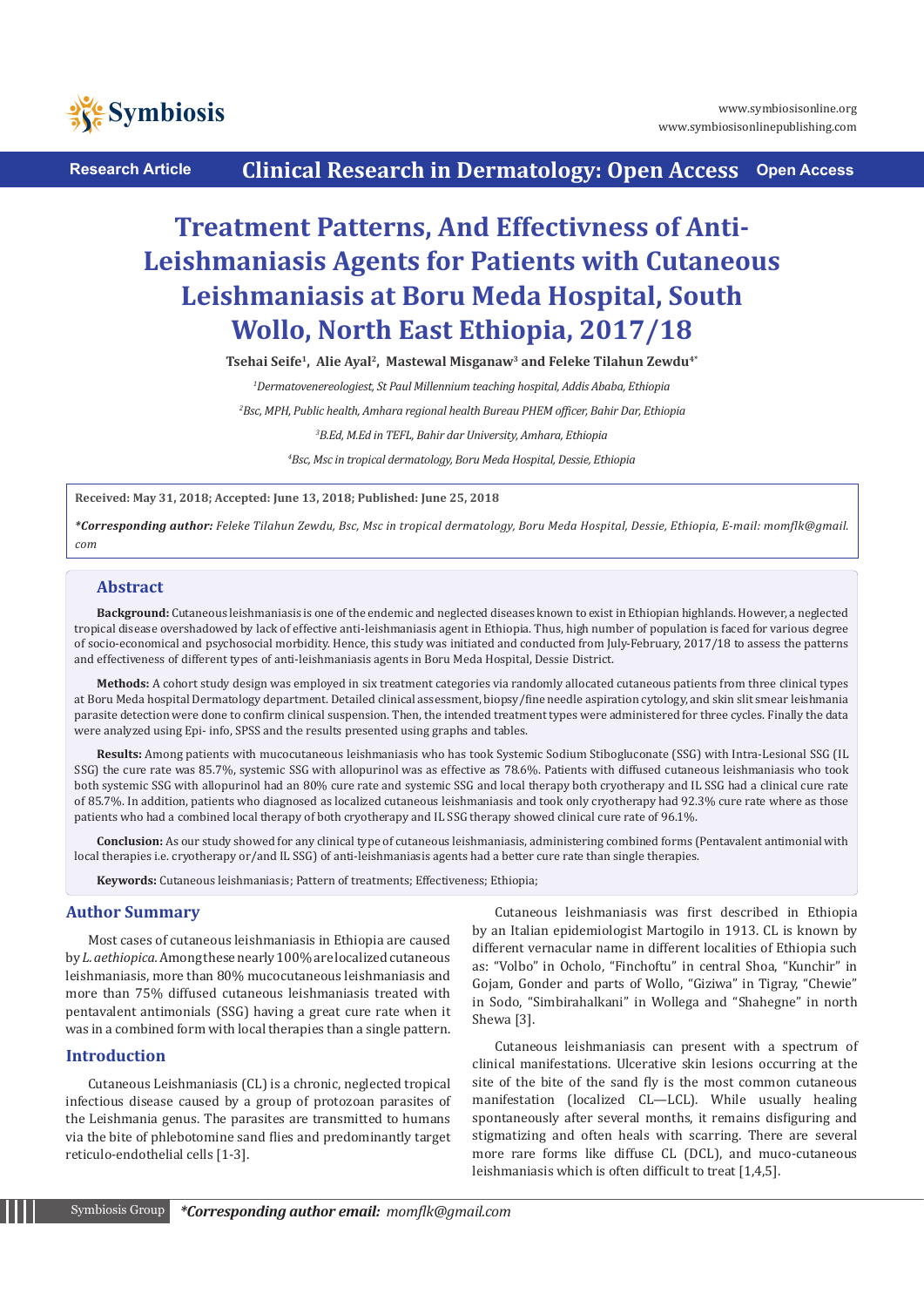Most cutaneous leishmaniasis lesions are self-limiting and may heal in 1 – 5 years. In spite of this, treatment is justified in a variety of cases, namely early lesions, multiple lesions, lesions involving cosmetically sensitive sites, mucosal lesions, disseminated lesions and patients with significant immunosuppression [2,6].

The disease still presents a therapeutic problem in several parts of the world. To-date, there is no safe, simple, cheap and effective ambulatory treatment for cutaneous leishmaniasis except meltifosine though not available in Ethiopia. Pentavalent antimony compounds, "the best drug of a bad bunch" still remain the mainstay of treatment in the majority of cases. Antimony compounds have the disadvantage of both toxicity and clinical resistance in at least 40% of cases in certain regions where they have been in use for a long time [6,7,8].

Cutaneous leishmaniasis in the Old World is predominantly caused by *L.tropica* and *L major,* it is still estimated that several ten thousands of cases are due to *L. aethiopica.* These predominantly occur in Ethiopia, and more exceptionally in Kenya. Within Ethiopia, the annual cutaneous leishmaniasis burden is estimated at around 20.000 to 40.000 cases per year, of which 99% is thought to be due to *L. aethiopica* [9,10]. A recent study estimated almost 30 million of Ethiopians to be at risk for CL. CL in Ethiopia is a zoonotic disease, mainly occurring in the highland regions, involving rocky environments [11].

The classic therapy for all forms of leishmaniasis uses pentavalent antimonials as Sodium Stibogluconate (SSG) and Meglumine Antimoniate (MA) administered intravenously or intramuscularly. Other systemic treatments used are Amphotericin B deoxycholate (AB) and Liposomal Amphotericin (LAB), both intravenously, and intramuscular paromomycin and pentamidin. Local treatments based on intralesional pentavalent antimonials, topical paromomycin, thermotherapy, or cryotherapy is used for certain cases of cutaneous leishmaniasis. But as few studies in the New World cutaneous leishmaniasis revealed that the combined therapies between systemic Sodium Stibogluconate (SSG) with allopurinol, ketoconazol, cryotherapy and intra-lesional SSG showed promising effects for patients with cutaneous leishmaniasis [12-14]. Thus, this study was aims to assess three patterns of treatment and its effectiveness among patients with six categories of cutaneous leishmaniasis for treatment type under study.

# **Methods**

This research was conducted from July-February, 2017/18 in Boru Meda hospital, 10 km away from Dessie district located in eastern zone of Amhara National Regional State at the north eastern edge of the Ethiopian highlands 411km from the region capital city and 470km north of Addis Ababa (capital of the country) situated between 11007'21.33''N, 39038'05.87''E with an elevation of 2,706 meters (8,878 ft) above sea level.

Boru Meda hospital was established by Sudan Interior Mission (SIM) in 1955. The hospital is landed in a field bounded by mountain especially in the west and north direction in addition to the mountain. The primary objective at time of establishment

of the hospital was focusing to give care on ophthalmology and dermatology services. Thus, it serves on both service areas for more than 40 years but now the hospital gives a comprehensive service, i.e., emergency, outpatient service and gynecology and obstetrics and inpatient service with 140 beds among these 45 beds was assigned for dermatology ward. Regarding human resource, there are 9 specialists among these, 2 of them are dermatologists and an adequate number of all the other health professionals constitute the health care team.

The hospital provides serves for a total of 2.5 million catchment population of south Wollo, North Wollo, Oromia especial zone, South Tigray and Afar region. In addition to the dermatologic cases diagnosis and treatment the hospital is used as a training center for health professionals in the surrounding health facilities and used as internship and attachment site for Wollo university medical department student.

This research was conducted on the treatment patterns, outcomes and effectiveness for intervention of various forms of cutaneous leishmaniasis. A total of 97 cutaneous leishmaniasis (MCL 28, LCL 52 and DCL 17) patients in Boru Meda hospital, dermatology department in three outpatients departments between July-February, 2017/18 one who come for the seek of curative, preventive and rehabilitation services to the hospital.

During this eight months study period, 97 patients were included in the study. 82 patients enrolled in the study whose skin slit smear was positive, 9 patients had negative skin slit smear and suggestive Fine Needle Aspiration Cytology (FNAC) result and the rest 6 patients were included after clinically diagnosed. One patient was excluded from the study at the beginning of the study due to deviated renal and liver function test.

Though Sodium Stibogluconate is recommended for first cycle (28 days) up to five to seven repeated cycle of the treatment cycle specially patients with MCL and DCL. Thus, patients were categorized in six different treatment patterns. Then, these patients were categorized randomly based on their clinical category and drugs took as; LCL (26 only Cryotherapy, 26 combined intra-lesional SSG with Cryotherapy), MCL; (14 allopurinol with SSG intramuscular (IM) or intravenous (IV), 14 combined SSG IV/ IM with intralesional SSG) and DCL; (10 allopurinol with SSG IM or IV, 7 combined SSG IV/IM, Cryotherapy, and intralesional SSG). Then, the patients were assessed for the clinical improvement or cure after providing respective treatment options for three cycles (of SSG therapy) or 90 days while admitting them in Boru Meda Hospital.

Meantime, those patients who took systemic SSG were had regular base line (CBC, SGOT, SGOPT, ALP, BUN, Creatinine, electrolyte and ECG for children who are less than ten years) at the beginning and every a couple of weeks with daily vital sign and conducting a grand round every week with ward nurses, seniors and daily by assigned nurses who follow those cases on treatments which were available in the hospital.

Besides, all findings laboratory findings, deviated vital signs, clinical improvements, patients complain and drug took were

**Citation:** Zewdu T, Seife T, Ayal A, Misganaw M (2018) Treatment Patterns, And Effectivness of Anti-Leishmaniasis Agents for Page 2 of 6 Patients with Cutaneous Leishmaniasis at Boru Meda Hospital, South Wollo, North East Ethiopia, 2017/18. Clin Res Dermatol Open Access 5(2): 1-6. DOI: http://dx.doi.org/10.15226/2378-1726/5/2/00179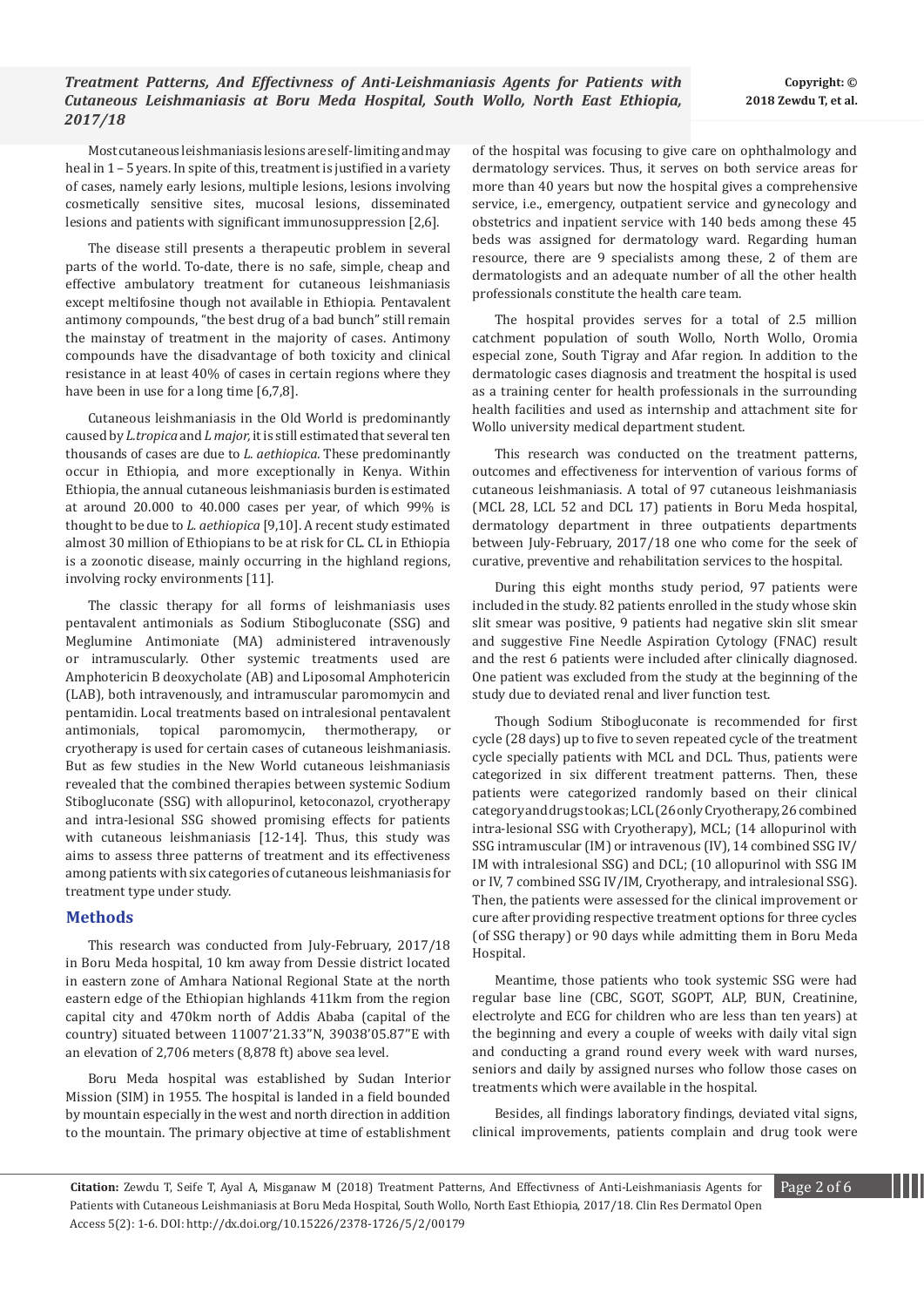recorded in the data sheets for respective clinical groups every week after grand round.

Finally, the clinical variables, drug took, socio-demographic data and outcomes were entered in to Epi-info and then for the seek of analysis it was export in to SPSS. Then the SPSS data will be analyzed to show the difference and similarity via ANOVA Then, the outcome variables were presented through tables and charts.

## **Definition**

*"Clinical cure"* was defined as complete epithelialization or visually healed at 2±1 month after completion of therapy.

*"Clinical response"-*The response of the leishmanial skin lesions was determined at the end of therapy and at the follow up every month, 2nd and 3rd month.

 *"Clinical improvement"* was defined as 75%–99% reepithelialization (for non ulcerative lesions or/and 75%–99% decrease in the size of the initial lesion).

*"Clinical failure"* was characterized as less than complete epithelialization or visually not healed at 2±1 month after treatment completion.

*LCL* (Localized Cutaneous Leishmaniasis): Nodular or indurated lesion which may have ulcerated at the center, with a raised and erythematous edge around it. There may be several of these lesions close to each other, and they may spread into each other to form one large lesion.

*MCL* (Mucocutaneous Leishmaniasis): Lesions marked by involvement of naso-oral and pharyngeal mucosa.

*DCL* (Diffuse CL): This is a chronic, progressive condition that starts with few papular or nodular lesions followed by a gradual dissemination of the infection leading to multiple papular, nodular and plaque lesions involving larger areas of the skin that often do not ulcerate. Lesions are polyparasitic and resemble lepromatous leprosy.

# **Result**

## **Socio-Demographic Data**

Most of the study subjects who were exposed for various forms of therapy were male, 62(63.9%), age ranges from 16-45 years(SD 23±1.23),43 (44.3%) and 71 (73.2%) patients were from rural area ( 44.3% or 73.2%) with high numbers of patients with cutaneous leishmaniasis coming from Dessie town, zonal city of South Wollo zone. Moreover, 23 (23.7%) of patients under study was illiterate, and 51 (52, 3%) were farmer with income source of farming and pastoralist (See Table 1).

| Table1: Characteristics of cutaneous leishmaniasis cases who received treatment in BoruMeda Hospital, Dessie, Northeast Ethiopia, 2017. |                           |                   |                                                                                     |               |  |
|-----------------------------------------------------------------------------------------------------------------------------------------|---------------------------|-------------------|-------------------------------------------------------------------------------------|---------------|--|
| Ser. No                                                                                                                                 |                           |                   | Frequency                                                                           |               |  |
|                                                                                                                                         | <b>Variables</b>          | Characteristic    | N                                                                                   | $\frac{9}{6}$ |  |
|                                                                                                                                         |                           | $1 - 15$          | 33                                                                                  | 35            |  |
| $\mathbf{1}$                                                                                                                            | Age                       | 16-45             | 45                                                                                  | 45.4          |  |
|                                                                                                                                         |                           | Above 45          | 19                                                                                  | 19.6          |  |
|                                                                                                                                         | <b>Educational Status</b> | Illiterate        | 23                                                                                  | 23.7          |  |
| 2                                                                                                                                       |                           | Grade1-8          | 41                                                                                  | 42.3          |  |
|                                                                                                                                         |                           | Grade9-12         | 26                                                                                  | 26.7          |  |
|                                                                                                                                         |                           | Diploma and above | 7<br>7.3<br>71<br>73.2<br>26<br>26.8<br>51<br>52.3<br>23<br>23.7<br>14<br>14.4<br>9 |               |  |
|                                                                                                                                         |                           | Rural             |                                                                                     |               |  |
| 3                                                                                                                                       | Address                   | Urban             |                                                                                     |               |  |
|                                                                                                                                         | Family Income             | Farming           |                                                                                     |               |  |
| 4                                                                                                                                       |                           | Merchants         |                                                                                     |               |  |
|                                                                                                                                         |                           | Civil servants    |                                                                                     |               |  |
|                                                                                                                                         |                           | Others            |                                                                                     | 9.6           |  |

## **Clinical Characteristics**

In addition, 33 (34%) of the patients who were included to the study had history of herbal application with significant scar around the lesions (Leishmania recidivans). But the rest 64 (66%) patients did not have history of neither any herb application nor any medicine from the health institution (See table 2) and (See table 3).

The patients were admitted to the hospital for a standardized period of time for up to three cycles of the standard therapy with a couple of weeks rest between the cycles. Thus, all patients were complete their respective treatment patterns except one patient whose renal and liver function tests elevated more than three times to the normal range was excluded to the study at the beginning of the study.

**Citation:** Zewdu T, Seife T, Ayal A, Misganaw M (2018) Treatment Patterns, And Effectivness of Anti-Leishmaniasis Agents for Page 3 of 6 Patients with Cutaneous Leishmaniasis at Boru Meda Hospital, South Wollo, North East Ethiopia, 2017/18. Clin Res Dermatol Open Access 5(2): 1-6. DOI: http://dx.doi.org/10.15226/2378-1726/5/2/00179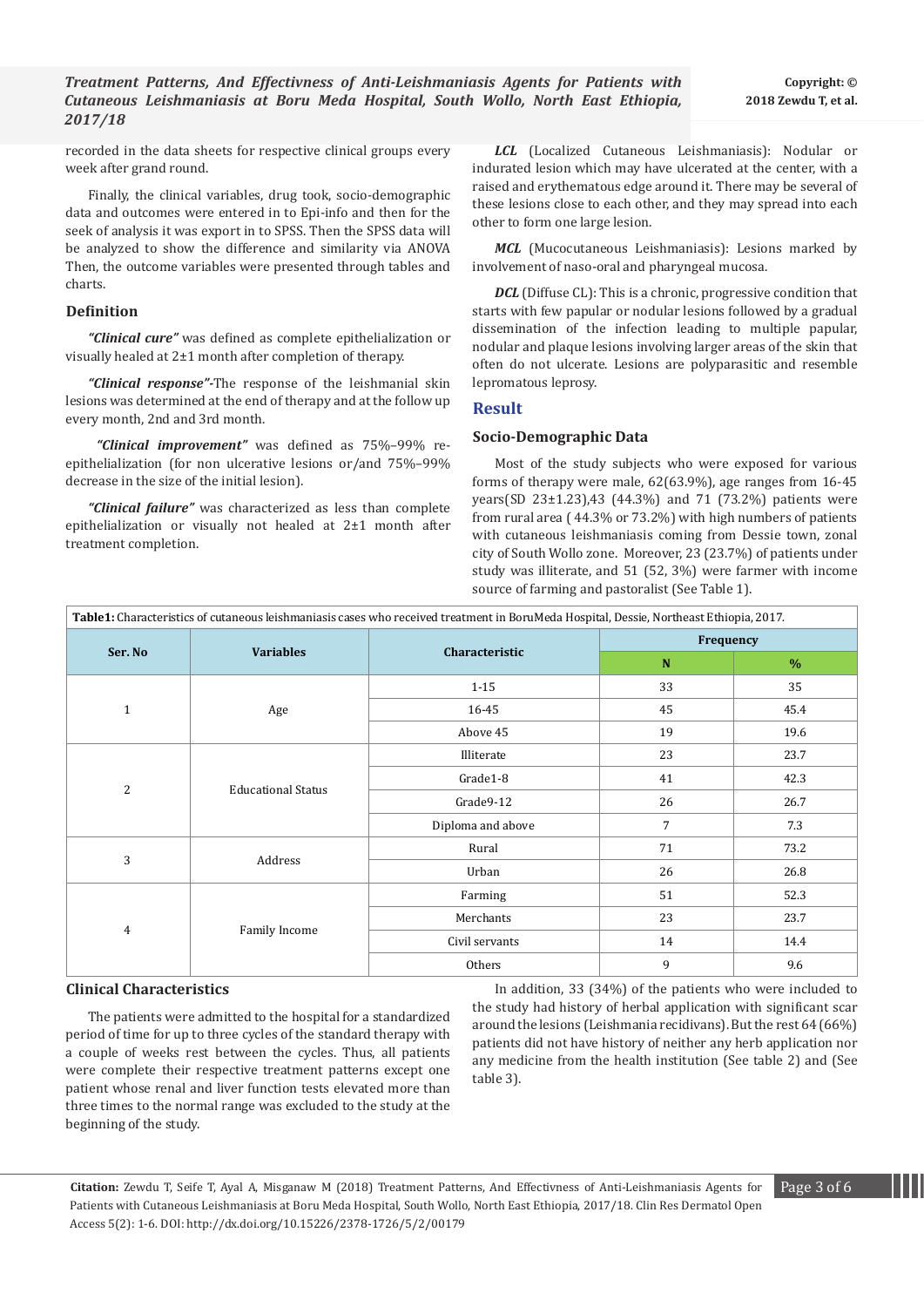*Treatment Patterns, And Effectivness of Anti-Leishmaniasis Agents for Patients with Cutaneous Leishmaniasis at Boru Meda Hospital, South Wollo, North East Ethiopia, 2017/18*

| <b>Table 2:</b> Diagnostic methods used forcutaneouse leishmaniasis cases |  |  |  |  |  |  |
|---------------------------------------------------------------------------|--|--|--|--|--|--|
| detection who received treatment in BoruMeda Hospital, Dessie,            |  |  |  |  |  |  |
| Northeast Ethiopia, 2017/18.                                              |  |  |  |  |  |  |

| Ser. No | Investigation type                    | Result $(N, %)$                                           |                 |  |  |  |  |
|---------|---------------------------------------|-----------------------------------------------------------|-----------------|--|--|--|--|
|         |                                       | <b>Total tested</b><br>97 (100%)<br>15 (15.5%)<br>9<br>97 | <b>Positive</b> |  |  |  |  |
| 1       | Skin slit smear                       |                                                           | 82 (85%)        |  |  |  |  |
| 2       | Biopsy/FNAC*                          |                                                           | 6(40%)          |  |  |  |  |
| 3       | Clinical diagnosed                    |                                                           |                 |  |  |  |  |
| 4       | Total                                 |                                                           |                 |  |  |  |  |
|         | *FNAC-Fine needle aspiration cytology |                                                           |                 |  |  |  |  |

A total of 97 cutaneous leishmaniasis with three clinical types (MCL 28, LCL 52 and DCL 17), and six therapeutic categories: LCL (26 only Cryotherapy, 27 combined intra-lesional SSG with Cryotherapy), MCL; (14 only SSG intramuscular (IM) or IV, 14 combined SSG IV/IM with intralesional SSG) and DCL;

**Table 3:** Clinical characteristics for cutaneous leishmaniasis cases who received treatment in BoruMeda Hospital, Dessie, Northeast Ethiopia, 2017/18.

| $-0$ $-1$ $-0$ |                           |           |               |  |  |  |
|----------------|---------------------------|-----------|---------------|--|--|--|
| Ser. No        | <b>Clinical variables</b> | Frequency |               |  |  |  |
|                |                           | N         | $\frac{0}{0}$ |  |  |  |
| 1.             | Scar lesions              | 41        | 42.3          |  |  |  |
| 2.             | Herbal application        | 33        | 34            |  |  |  |
| 3.             | Previous Rx Hx            | 37        | 38            |  |  |  |
| 4.             | Co-morbid                 | 6         | 6.2           |  |  |  |

(10 only SSG IM or IV, 7 combined SSG IV/IM, Cryotherapy, and intralesional SSG).

Among those cutaneous leishmaniasis patients who were admitted and took drugs in six different clinical types had an overall clinical cure rate of 94.8% with respective improvement (See figure 1).



Figure 1: A pie chart shows the clinical cure rate of anti-leishmaniasis within the three cycles of treatment regimens in BoruMeda Hospital, Dessie, North east Ethiopia, 2017.

Those 14 patients with mucocutaneous leishmaniasis who have took systemic sodium stibogluconate with intralesional SSG 85.7% was improved, while as the clinical cure rate for those patients who took systemic SSG with allopurinol was 78.6%.

For patients who diagnosed as diffused cutaneous leishmaniasis, 10 patients were admitted and took both systemic SSG and allopurinol and the curative rate was as high as 80% where as those 7 patients who took systemic SSG and local therapy with both cryotherapy and IL SSG had a clinical cure rate of 85.7% (See table 4).

A total of 52 patients who diagnosed as localized cutaneous leishmaniasis and took local therapy provide different clinical improvements in a combined and single treatment pattern. Twenty-six 26 patients who had only cryotherapy showed clinical cure of 92.3% at the 3rd dose where as the rest the26 patients had a combined cryotherapy and IL SSG therapy with a cure rate of 96.1%.

## **Discussion**

Though the magnitude of cutaneous leishmaniasis is not yet precisely known in Ethiopia, it results in numerous socio-economical and psychosocial effects on the population. Moreover, all the available anti-leishmania agents are considered as ineffective for leishmania aethiopica (2, 3). But cutaneous leishmaniasis patients who are admitted and as out or inpatients for various patterns of treatment showed promising cure rate where agents are administered as a single and combined ways.

Patients with Mucocutaneous Leishmaniasis (MCL) who have took systemic sodium stibogluconate via intra muscular or/ and intravenous with weekly intralesional pattern was as effective as

**Citation:** Zewdu T, Seife T, Ayal A, Misganaw M (2018) Treatment Patterns, And Effectivness of Anti-Leishmaniasis Agents for Page 4 of 6 Patients with Cutaneous Leishmaniasis at Boru Meda Hospital, South Wollo, North East Ethiopia, 2017/18. Clin Res Dermatol Open Access 5(2): 1-6. DOI: http://dx.doi.org/10.15226/2378-1726/5/2/00179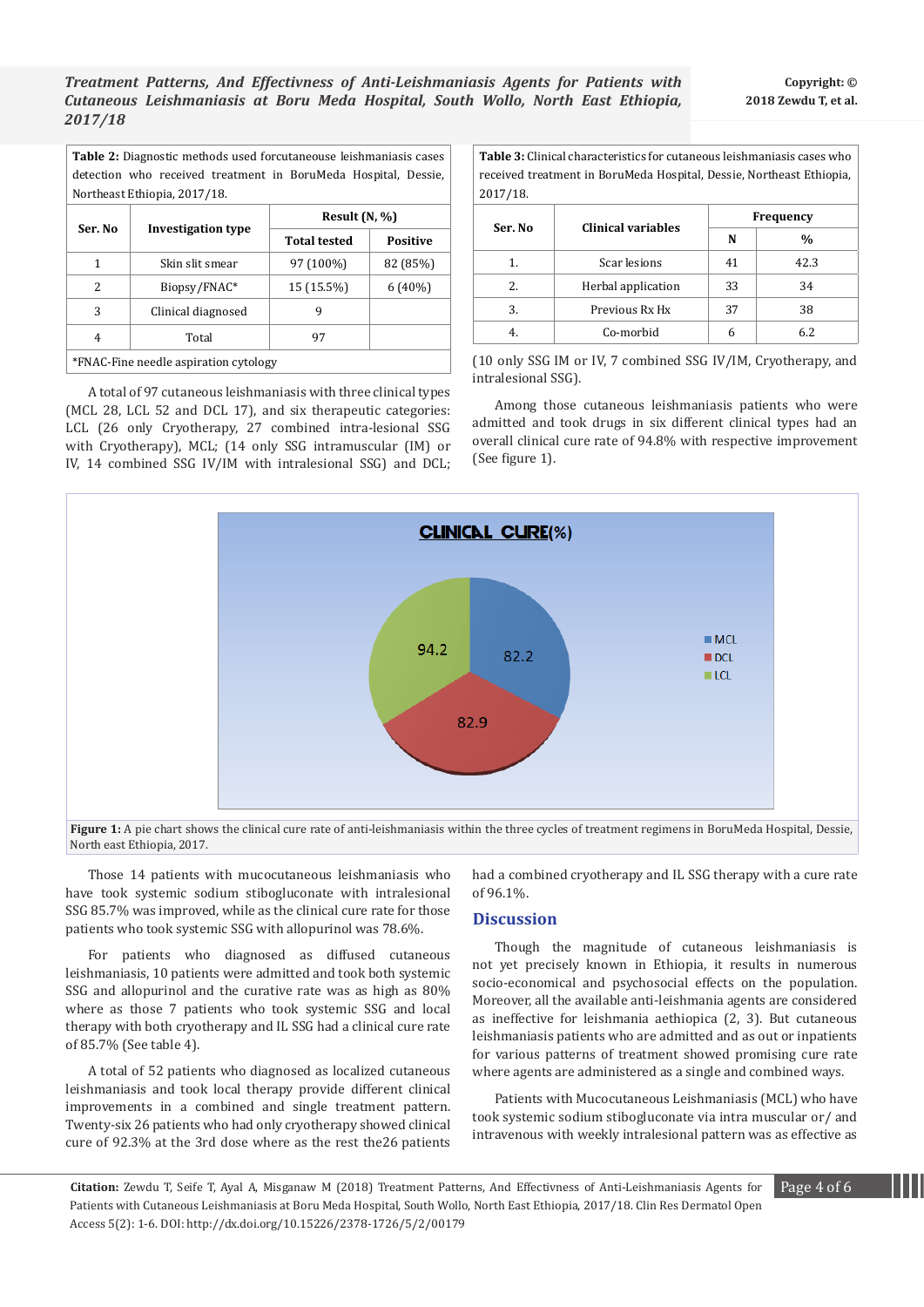| Table 4: Treatment patterns of cutaneous leishmaniasis cases in BoruMeda Hospital, Dessie, Northeast Ethiopia, 2017-2018. |                 |                               |                               |             |    |                |                |                  |                |                  |                    |
|---------------------------------------------------------------------------------------------------------------------------|-----------------|-------------------------------|-------------------------------|-------------|----|----------------|----------------|------------------|----------------|------------------|--------------------|
| Ser. No.                                                                                                                  | <b>CL Types</b> | <b>Treatment Regimen</b><br>N | <b>Clinical response/Cure</b> |             |    |                |                |                  |                |                  |                    |
|                                                                                                                           |                 |                               |                               | 1st<br>dose |    | 2nd doses      |                | 3rd doses        |                | <b>Cure rate</b> | <b>Over</b><br>all |
|                                                                                                                           |                 |                               |                               | Y           | N  | Y              | N              | Y                | N              | $\frac{0}{0}$    | $\frac{0}{0}$      |
|                                                                                                                           |                 | SSG IM + Allopurinol          | 14                            | 9           | 5  | $\overline{2}$ | 3              | $\mathbf{0}$     | 3              | 78.6             | 82.2               |
|                                                                                                                           | MCL             | $SSG IM + IL$                 | 14                            | 8           | 6  | $\overline{4}$ | $\overline{2}$ | $\mathbf{0}$     | $2^{\prime}$   | 85.7             |                    |
| 2                                                                                                                         |                 | SSG IM + Allopurinol          | 10                            | 3           | 7  | 3              | $\overline{4}$ | 2                | $\overline{2}$ | 80               | 82.9               |
|                                                                                                                           | <b>DCL</b>      | $SSG + Cryotherapy + IL$      | 7                             | 4           | 3  | $\overline{2}$ | $\mathbf{1}$   | $\boldsymbol{0}$ | d              | 85.7             |                    |
| 3                                                                                                                         | LCL             | Cryotherapy                   | 26                            | 17          | 9  | 6              | 3              | 1                | $\overline{2}$ | 92.3             |                    |
|                                                                                                                           |                 | IL + Cryotherapy              | 26                            | 12          | 14 | 8              | 6              | 5                | 1              | 96.1             | 94.2               |

85.7%. This result was consistent with a study in Silti (Southern Ethiopia) (85%) and a report from WHO (82%) [2,12]. This might be since both researches were conducted on old world cutaneous leishmaniasis cases with administration of parental SSG and local therapy (IL SSG). But the result was relatively low when compared to a study conducted in the United States and report from Medicines and Health care products Regulatory Agency (90%) [13,14]. This might be due to different etiological agents that cause leishmaniasis in New World and Old World. But to the contrary the result was too high relative to the research done in ALERT-Ethiopia though the causative agent and geographical location and treatment pattern is the same. Such a difference might be due to duration of treatment. The ALERT study was conducted for a month or a cycle but this study was done for three cycles for three months .On the other way round, those patients who took systemic SSG with allopurinol showed a cure rate of 78.6%. This result was relatively higher with the study conducted in Saudi Arabia (71%) [13]. This difference might be because of the etiologic agents and treatment phases or cycles [3,1].

Patients with Diffused Cutaneous Leishmaniasis (DCL), who have took systemic sodium stibogluconate via intra muscular or/ and intravenous with allopurinol showed the curative rate was as high as 80%. This result was relatively higher with the research conducted in Tigray-Ethiopia (75%). This might be due to treatment cycle and application of different herbs. In this study patient took medication for three cycles but one cycle in Tigray where as nearly half of the study subjects in Tigray and 34% in Boru Meda had herb application. But those who took systemic SSG and combined local therapy both cryotherapy and IL SSG had a clinical cure rate of 85.7%. This result was relatively lower when compared to the study conducted in United Arab Emirate (100%) (13). This might be due to different strains of causative agents, application technique (using cryo gun vs cotton tipped) and one third of the cases had history of herb application in our clinic.

A total of 52 patients who diagnosed as localized cutaneous leishmaniasis and took local therapy provide different clinical improvements in a combined and single treatment pattern. Twenty-six patients who had only cryotherapy showed clinical cure rate of 92.3%. At the 3rd dose only two patients had very good improvement but few satellite popular lesions around

the mother lesions. This was relatively higher from the study conducted in United Arab Emirates (68%), Turkish study (68%) and Tigray (60-70%) [13,15,3]. Such a difference might be due to duration and numbers of applications i.e. 12 weeks of application vs 6 weeks and 6-8 times, application technique (using cotton tipped vs cryo gun) and size of lesions. But to the contrary our result is relatively low when compared to trials in Egypt (100%) [16]. this might be due to application of cryotherapy for undetermined times, till all lesions are cleared. In addition, other groups containing 26 patients had a combined cryotherapy and IL SSG therapy with a cure rate of 96.1%. This result was relatively higher when compared to report from Turkey (81.8%) and Colombia (68%) [17,18]. This might be due to numbers of cryotherapy application (6-8 vs 2-4 times) and application of IL and cryotherapy (we applied cryotherapy 2-3 days of IL SSG vs application of both local at the same time).

# **Conclusions**

Cutaneous leishmaniasis is a neglected tropical disease overshadowed by lack of effective anti-leishmaniasis agent in Ethiopia. Thus, high number of population is faced for various degree of socio-economical and psychosocial morbidity.

As our study showed a combined anti- leishmaniasis agents like SSG IM with IL, SSG IM with local therapies (cryotherapy + IL SSG), cryotherapy only or combined both local therapies (cryotherapy + IL SSG) results 85.7% (MCL), 85.7% (DCL)&%, 92.3% (LCL)and 96.1% (LCL) effectiveness for respective clinical category, respectively.

Thus, for any clinical type of cutaneous leishmaniasis administering combined forms (Pentavalent antimonial with local therapies i.e. cryotherapy or/and IL SSG) of anti-leishmaniasis agents had a better cure rate than single therapies.

## **References**

- 1. [Postigo JA. Leishmaniasis in the World Health Organization Eastern](https://www.ncbi.nlm.nih.gov/pubmed/20728317)  [Mediterranean Region. Int J Antimicrobial Agents. 2010;36 Suppl](https://www.ncbi.nlm.nih.gov/pubmed/20728317)  [1:S62-S65. doi: 10.1016/j.ijantimicag.2010.06.023](https://www.ncbi.nlm.nih.gov/pubmed/20728317)
- 2. [Negera E, Gadisa E, Yamuah L, Engers H, Hussein J, Kuru T, et al.](https://www.sciencedirect.com/science/article/pii/S0035920308001429)  [outbreak of cutaneous leishmaniasis in Siltiworeda, Ethiopia:](https://www.sciencedirect.com/science/article/pii/S0035920308001429)  [risk factor assessment and causative agent](https://www.sciencedirect.com/science/article/pii/S0035920308001429) identification. [Transactions of the royal society of tropical medicine and hygiene.](https://www.sciencedirect.com/science/article/pii/S0035920308001429)  [2008;102\(9\):883-890.](https://www.sciencedirect.com/science/article/pii/S0035920308001429)

**Citation:** Zewdu T, Seife T, Ayal A, Misganaw M (2018) Treatment Patterns, And Effectivness of Anti-Leishmaniasis Agents for Page 5 of 6 Patients with Cutaneous Leishmaniasis at Boru Meda Hospital, South Wollo, North East Ethiopia, 2017/18. Clin Res Dermatol Open Access 5(2): 1-6. DOI: http://dx.doi.org/10.15226/2378-1726/5/2/00179